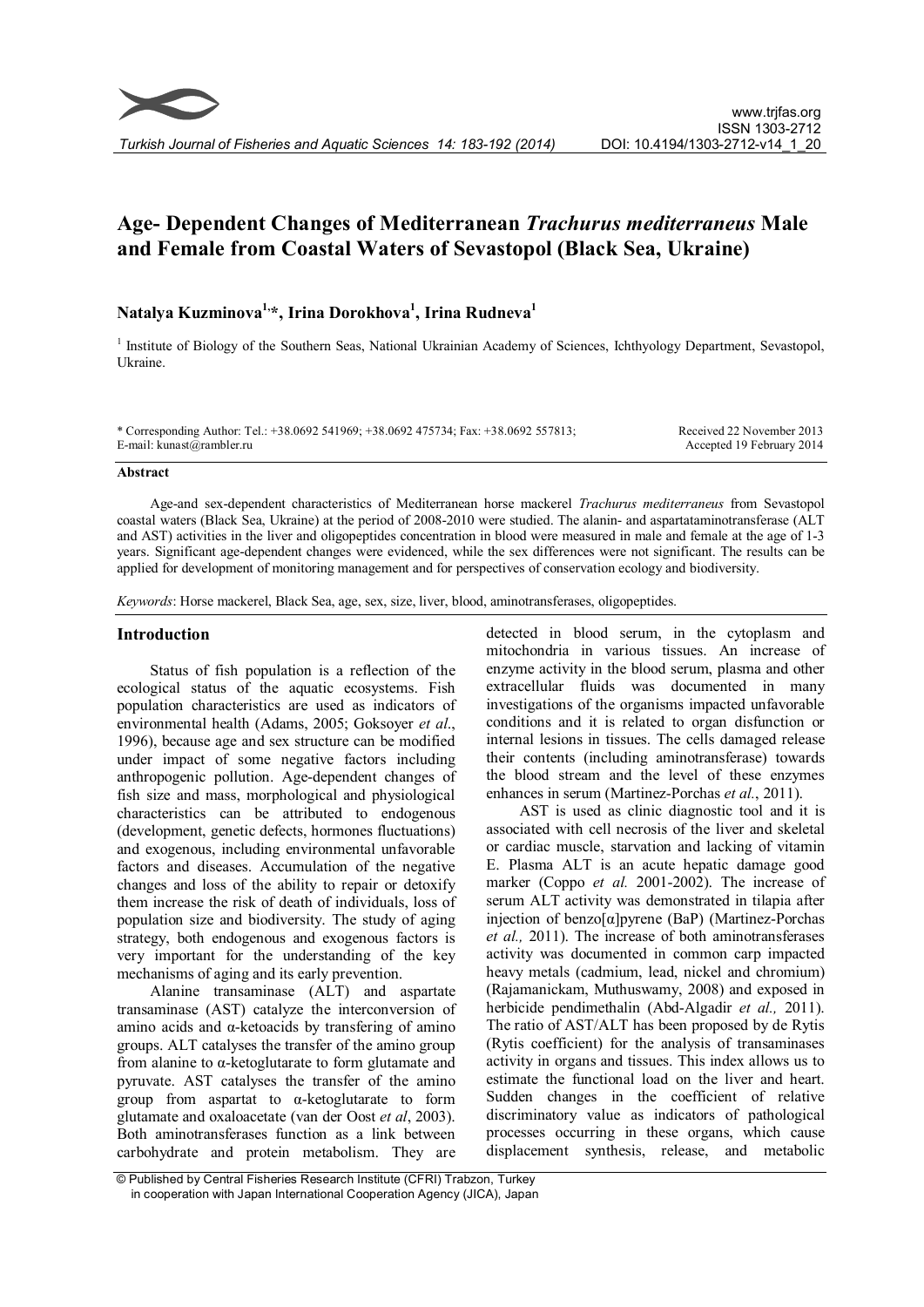conversion of aminotransferases. Lowering this value is indicative of massive hepatocytes, increase - of myocardial infarction (Titov and Bichkova, 1990).

Oligopeptides are short sequence peptides ranging from 2 to 20 amino acids. This class of proteins includes potent biologically active compounds, which can modulate various cellular and molecular processes. Among them, the biological mediators are identified which play an important role in affecting biological activity. Currently, the use of protein peptide fragments is a rapidly growing field of research. Studies suggest that various biologically active peptides can result in favorable or negative outcomes on organism and the role of biologically active short sequence peptides as potential agents through the modulation of age-and sex-dependent biochemical pathways is very important (Grune, 2000; Karyakina and Belova, 2004).

The main part of fish in the Black Sea coastal catches is presented by red mullet, horse mackerel, scorpion fish and high body pickerel (Oven et al. (2008); data of Sevastopol inspection of protection and reproduction of fish stocks and the fishing regulation). The first two species are commercial. Recently horse mackerel and red mullet accounts 9 to 15%, 27 to 42% respectively of all the species in catches in the bottom snares installed by Institute of Biology of the Southern Seas.

Based on our recent study of some characteristics of Black Sea horse mackerel, it was shown that at fish growing small of individuals in older age groups the size and weight of juvenile  $(0\pm 1)$ y.o.) Trachurus mediterraneus from the coastal zone of the Black Sea from 2008 began to rise. However, still low values of the indexes of the spleen, condition factor, gonadosomatic index and falling of catches characterize the stress functioning of this species population (Kuzminova, 2011, 2012a). It was confirmed, in particular, by biochemical analyzes of the gonads of T. mediterraneus: the activity of antioxidant enzymes in these organs was higher in the 2000s compared with the 1990s (Rudneva and

Kuzminova, 2011).

Previously, the analysis of the size- mass, age and sex structure of Mediterranean horse mackerel caught in different areas of the Crimean coast in 2011 – 2013 was carried out. According to this, we can conclude that near Sevastopol and Balaklava, two distinct groups T. mediterraneus are inhabiting and belonging to the northern herd. After study of horse mackerel from autumn and winter catches in the areas of the southern coast of Crimea, Sudak, Alushta and cape Takil, we have fond some differences in values of size, weight and in the distribution of fish of different ages, which is associated primarily with the seasonal migration of this species (Kuzminova, 2013).

Mediterranean horse mackerel Trachurus mediterraneus (Steindachner, 1868) is widely distributed throughout the Black Sea and it is important commercial fish species. Hence, study of age composition, age- and sex-dependent changes of size, mass, morphological physiological and biochemical characteristics of this species is the important part of the monitoring of Black Sea marine ecosystem. The aim of the present work was to study the age composition and age-dependent trends of T. mediterraneus caught in the coastal waters of Sevastopol region (Black Sea, Ukraine).

## Materials and Methods

Mediterranean horse mackerel Trachurus mediterraneus (Steindachner, 1868) (male n=282, female n =349) was caught in autumn-winter period 2008-2010 in Sevastopol coastal waters (Sevastopolskaya and Karantinnaya bays) (Black Sea, Ukraine) (Figure 1). The animals were transported to the laboratory in the containers with marine water and constant aeration.

## Characteristics of the Sampling Sites

Data described earlier point to the improvement of the state of the environment as well as Black Sea



Figure 1. Sampling sites in Sevastopol bays (44°36'N - 33°32'E, Sevastopol, Black Sea, Ukraine).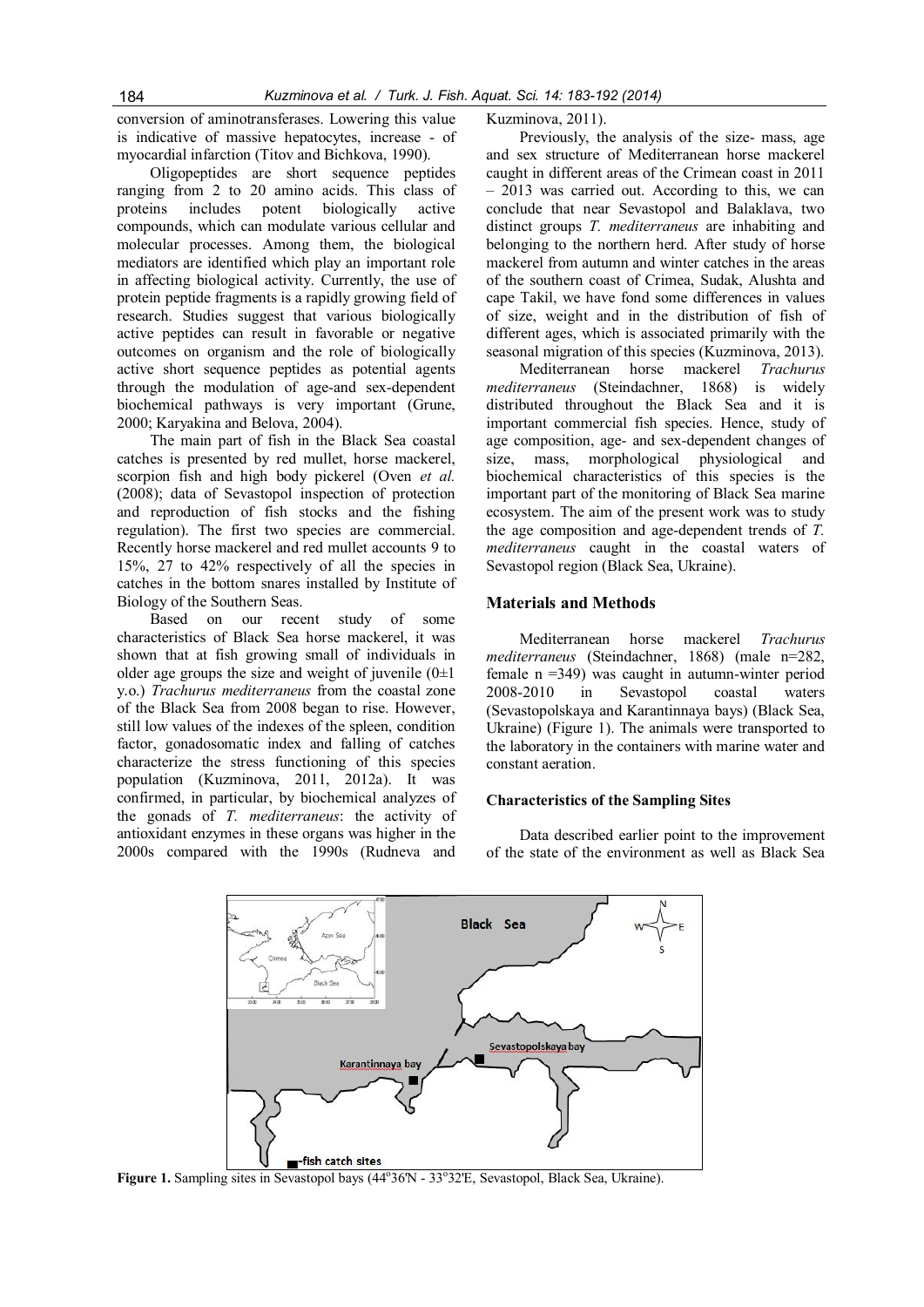biota (Kuzminova, 2012a). Nevertheless, differences in the level of contamination of some bays in the coastal area of Sevastopol are still observed. On the basis of last research data that we have described below it can be concluded that despite the proximity of Sevastopolskaya bay and Karantinnaya bay, there are some differences between them in physicochemical and biological status.

Sevastopolskaya bay is the largest bay in the Black Sea, its length is more than 7 km, the maximum width is about one kilometer, the depth is 18 m; it is open to the west winds (Figure 1). It consists of about 20 bays. In the upper reaches of the Sevastopolskaya bay the Black River falls into it, while natural quasistationary estuary in the mixing zone is formed. At this site during the year the water temperature of the surface varies from 0°C to 26.6°C, and of the bottom does not drop lower than 4°C, salinity ranges from 3.25 to 16.13‰ on the surface and 14.74-17.36‰ in the bottom layer (Boltachev and Karpova, 2012).

Sevastopolskaya bay is semi-closed area with heavy water exchange, which was exposed to anthropogenic impact for a long time. Sevastopol bay sediments were classified in 2008 according knowledge about oil pollution as a very dirty, however the level of petroleum hydrocarbons (PHC) compared with 2003-2004 decreased tenfold (Kopitov et al., 2010). There are data that the concentration of PHC and chloroform extracted substances (CES) in the bottom sediments of the Sevastopolskaya Bay were, according to recent information, 676 and 1231 mg x 100  $g^{-1}$  (Eremeev *et al.*, 2008).

The copper concentrations in sediments to 2008 increased 10-350 times, and zinc – 4-times. The content of As and such toxic metals such as Cr, Cu, Cd, Ni, Pb, Zn in grounds of bay is 1.5-2.5 times higher than background concentrations of these elements (which is typical for Black Sea shelf which is not exposed to direct contamination caused by human activity) in other bays of the Crimea. For bay investigated high content of cadmium (7 of permitted concentration) and the local maximum of copper (5 of permitted concentration) in the bottom sediments are recorded, that associated with the accumulation of heavy metals near the artificially formed orographic barrier - breakwater.

The maximum values of the index of total contamination of bottom sediments of Sevastopolskaya bay (PHC, arsenic and heavy metals) in 2008 were determined in the Jugnaya Bay (17.3), near the thermal power plant (7.9), Ingenernaya (7.5) with the value 5.3 for Sevastopolskaya bay on average (Kopitov et al., 2010). The high contamination of Sevastopol Bay grounds (hydrocarbons, mercury, cadmium, lead, zinc, nickel and chromium) in 1999 – 2005 was reported earlier, which, according to the opinion of the authors led to changes in the morphometric characteristics of the shellfish gills. The maximum degree of dissection of the gills was registered in filter-feeding shellfish Mytilus

galloprovincialis, Chamellea gallina, Cerastoderma glaucum sampled at the end of Sevastopolskaya bay and Jugnaya bay (Timofeev et al., 2009).

Karantinnaya bay is half a kilometer to the west of Sevastopolskaya bay, it is about 1.5 km long and 0.5 km wide at the out of the bay, and in the middle it narrows to 0.1 km or less, the depths at the bottom are 12-16, in the middle  $-4$ -6 m (Boltachev and Karpova, 2012). Karantinnaya bay in the cold season is affected by northerly winds prevailing during this period.

The index of total contamination of bottom sediments for Karantinnaya bay (PHC, arsenic and heavy metals) in 2008 was 7.8, and at the out of the bay background value of this index was 1.3-1.5. In 2008 in the place where the bottom trap of IBSS is installed the concentrations of pollutants in the surface layer of the sediments were: Zn - 108.10. Cu - 28.80. Pb - 14.20. Cd - 2.95. Cr - 17.20. Co - 47.10. Ni - 18.30. As - 18.80. PHC - 3048 mg \* kg<sup>-1</sup> (Kopitov et al., 2010). There is data that the concentration of CES in the bottom sediments of Karantinnaya bay was, according to recent research, 165 and 65 mg \* 100 g-1 (Eremeev et al., 2008).

The coastal waters of Karantinnaya bay is a zone of ecological rehabilitation of environment, because, despite the existence of an emergency release of domestic sewage and "neighborhood" with badly contaminated Sevastopolskaya bay, it has active water exchange with the adjacent part of the sea, as well as the presence of mussel farms that provide the intense processes of destruction of organic matter (Kuftarkova, 2006). Probably, these factors are responsible for considerable biodiversity of macrozoobenthic community of hard substrates (rocks) in the bay (Makarov et al., 2010).

Data set of all indices of fish caught from two bays were combined due to the proximity of water areas, as well as the fact that the Mediterranean horse mackerel - sample of the pelagic longline and highly mobile swimmer that smoothes the difference of effect of habitat conditions for this specie.

## Sample Collection and Preparation

Fish were individually measured, weighed and immediately processed for biochemical analysis. The total (TL), standard (Sl) lengths, total weight (TW) and weight without viscera (W), sex, stages of sexual maturity, weight of gonads and liver were measured. Liver, spleen and gonads were weighted for somatic indices calculations. The growth rate (GR) was estimated as the ratio of fish size or mass of the individuals belonging to previous age group to the next one x 100% according the formula (Anisimova and Lavrovsky, 1983):

$$
GR \, \% = (W_{i+1} - W_i) \cdot 100 / W_i,
$$

where  $W_{i+1}$  – weight of fish in age i+1,  $W_i$  – weight of fish in previous (i) age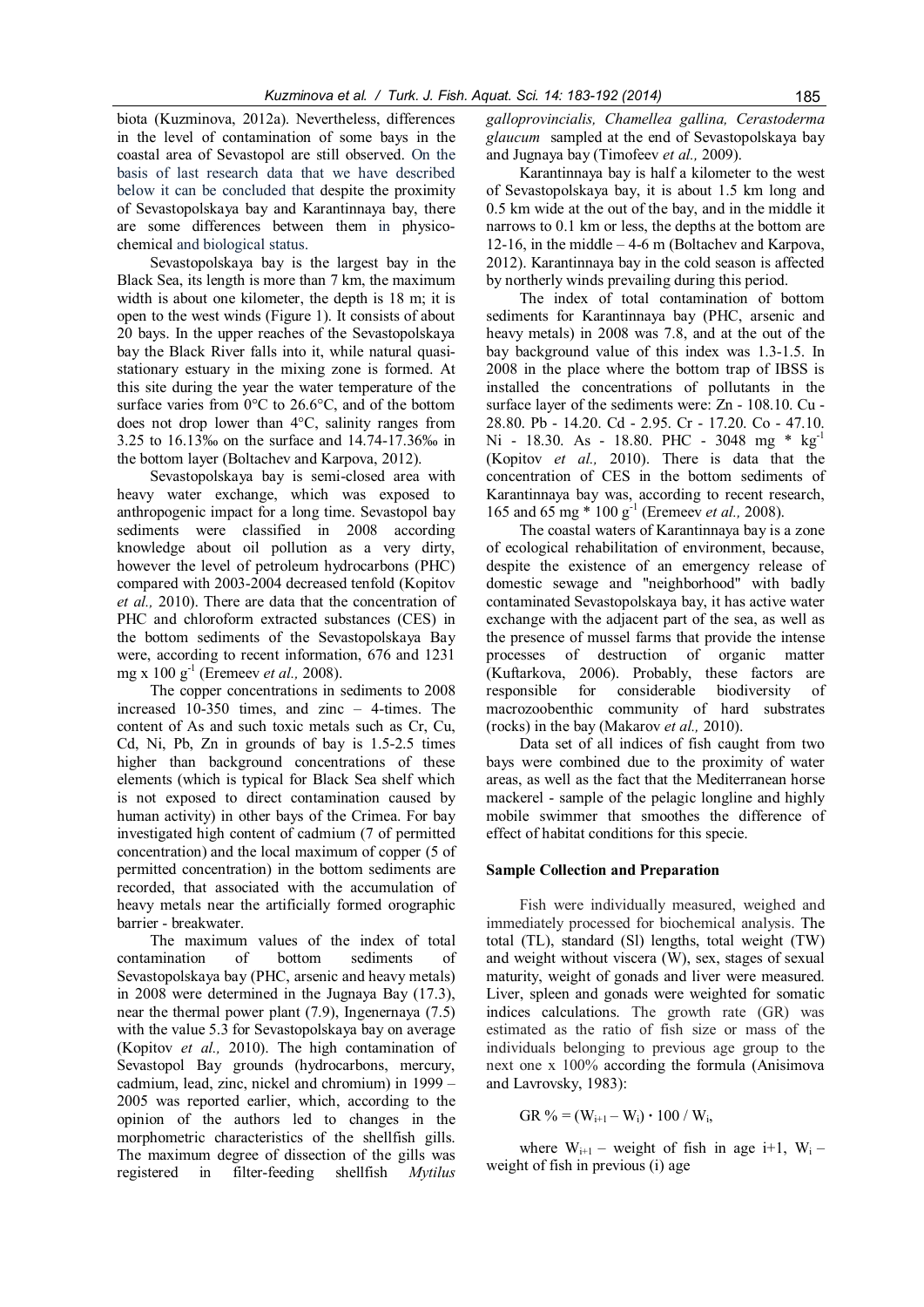Hepatosomatic indices were calculated according the formula (Shwarz et al., 1968):

HSI ‰ = (Wl / W) x 1000

Gonadosomatic and spleen indices were calculated according the formula (Pravdin, 1966; Anisimova, Lavrovsky, 1983):

GSI % =  $(Wg / W)$  x 100 SI % = (Wsp. / W) x 100

Condition Factor was calculated according to formula of Clark (Anisimova, Lavrovsky, 1983):

CF % = (W x 100) / (Sl<sup>3</sup>),

Where Wg, Wl, W sp.,  $W -$  weight of gonad, liver, spleen and fish without viscera in grams.

The age structure of fish was determined by analyzing otolits. Annual rings on the otoliths of Black Sea horse mackerel are seen quite clearly in the microscope, as shown in Figure 2.

The blood was taken by caudal arteria puncture

and serum was separated. The red blood cells were processed as we described previously (Rudneva, 1997). The sediment was washed three times with 0.85% NaCl solution and then lysed by addition of 5 vol of distilled water for 24 h at the refrigerator. Liver was excised, had been washed three times in cool<br>0.85% solution of NaCl and immediately solution of NaCl and immediately homogenized in it  $(1:5 \text{ w/v})$  and centrifuged at  $8,000$ g during 30 min at +4°C. The supernatants were used for further biomarkers assay immediately after preparation. The enzyme activity was determined in the lysates immediately after preparation.

#### Biochemical Assays

Aminotransferases (ALT and AST) activity was<br>determined spectrophotometrically with 2,4spectrophotometrically with  $2.4$ dinitrophenylhydrazine at 500-530 nm used the standard kit (Felicit - Diagnosis, Ukraine). 0.2 ml of substrate-buffer solution was added to 0.04 ml of liver extract and incubated at the room temperature 1 h. The reaction was stopped by 0.2 ml of 1,4 dinitrophenylhydrazine and the solution was incubated during 20 min. 2 ml of 0.4 N NaOH was











Figure 2. Otholits of Mediterranean horse mackerel from coastal area of Sevastopol (Black Sea, Ukraine).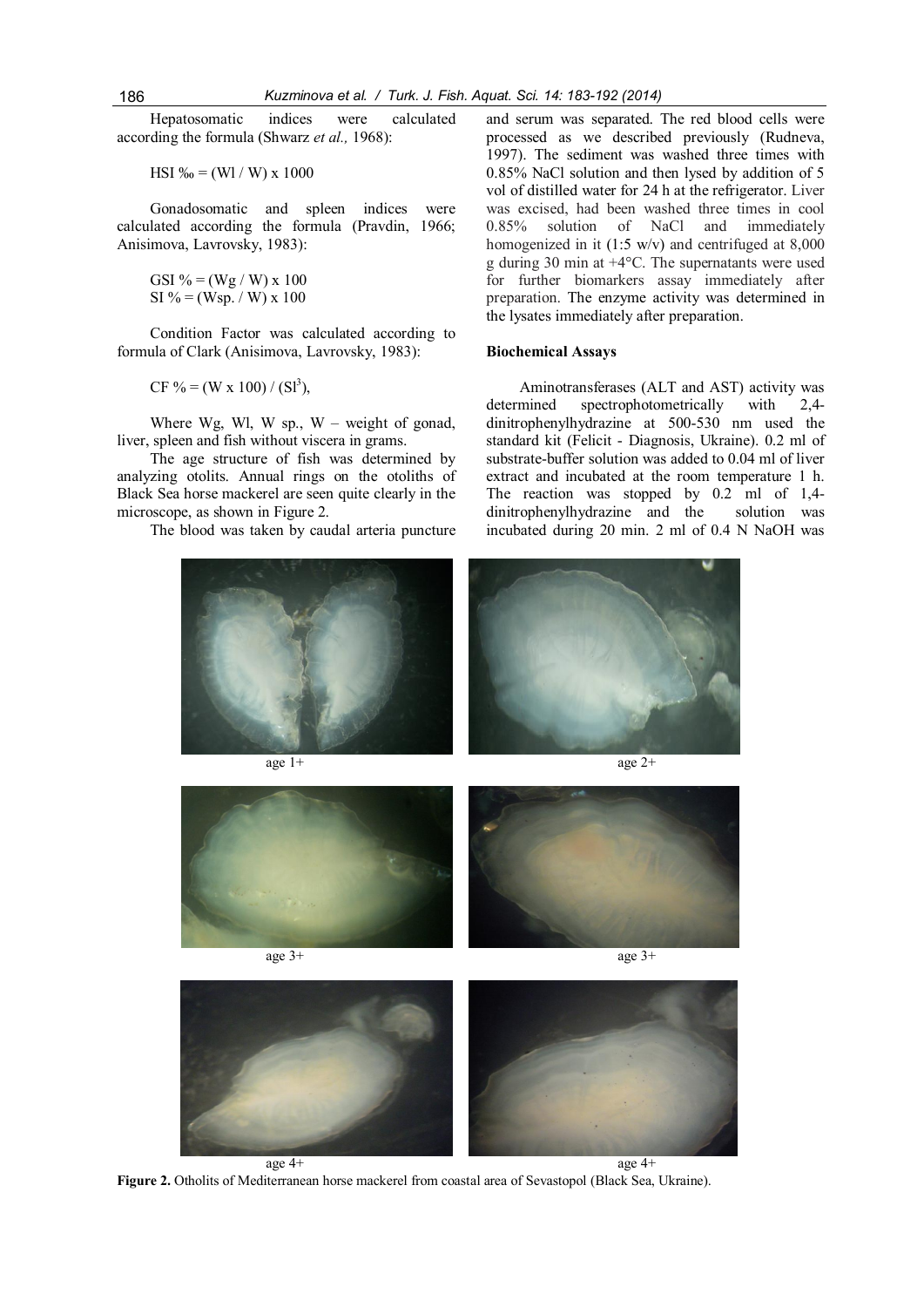added in the mixture and the optical density of the sample was measured at 500-530 nm at the spectrophotometer Specal-211 (Carle Zeiss, Germany). The ratio AST/ALT (de Rytis coefficient) was calculated also.

The concentration of oligopeptides was detected in fish blood. 0.25 ml TCA was added to 0.5 ml of the sample and centrifugated at 9,000 g 30 min. 0.3 ml supernatant was mixed in 3.7 ml of 3% NaOH and 0.2 ml of Benedict reagent was added. The mixture was incubated 15 min and then optical density was measured at 330 nm. The protein concentration in the tissues homogenates was estimated by the method of Lowry *et al.* (1951) using human serum albumin as the standard protein.

#### Statistical Analysis

The results were processed to statistical evaluation with ANOVA one-way test. All numerical data are given as means  $\pm$  SEM (Halafyan, 2008). The significance level was 0.05. The correlation coefficients were calculated by the least-squares method between tested biochemical parameters. The correlation coefficient  $0.3 < r < 0.5$  was selected as moderate,  $0.5 \le r \le 0.7$  was selected as significant and  $0.7 < r < 0.9$  was strong.

## **Results**

Age and sex composition of examined fish is presented in Figure 3.

At the examined period the age of Black Sea horse mackerel varied from 0 to 5 years old. Middle age group was dominated. Female prevailed beginning with 2 years old in the population, however in juveniles  $(0^{\dagger}-1)$  the opposite tendency was indicated (Figure 3). Generally, the ratio of male and female in population was approximately similar (0.8:1), that is usual for this species (Salekhova, 2007). Pronounced sexual dimorphism (size, weight) was not detected for this species (Table 1). Only at the age of  $3^{\text{+}} - 4$  years mass of the male was larger as compared with the female. The Sl of 0-2 years old male group was significantly lower ( $P \le 0.01$ ), than the corresponding female parameters (Table 1). Nonavailability of sexual dimorphism agrees with the results of other researcher (Salekhova, 2007). However, we could note the fluctuations of male and female size in different age groups and especially in their growth rate (Table 1). The growth rate of male (both size and mass) was greater than in female (with the exception of mass increasing of age class  $1^{\text{+}}$ -2).

Due to the dependence of morphophysiological parameters on age, sex and stage of maturity, hepatosomatic (HSI), gonadosomatic (GSI), spleen (SI) indices and condition factor (CF) were calculated for fish of the identical sex, age and stage of maturity. Taking into account that generally commercial caught of horse mackerel takes place in autumn and in winter

and in these periods fish gonads are on II stage of maturity, we have investigated morphological and physiological parameters of the individuals in cold period.

HSI and GSI of female of examined age groups were higher than in male. The values of both parameters were slightly differed in male of tested age classes. Female HSI was increasing from  $1^{\text{+}}$ -2 years, tended to maximum at 4 years. The highest GSI for female was noted at age group of  $1^+$ -2 years. The greatest value of SI was indicated in the young and old male, but the highest SI for female was showed only in old fish. CF of T. mediterraneus was slightly different for male and female of examined age classes. However, at the age group of  $3^{\text{-}}4$  years this parameter was increased in female, while in male, in contrast, it was declined (Figure 4).

Hence, we could note the significant agedependent changes of tested morphological parameters in horse mackerel and their trends were identical both in male and female. The physiological parameters varied less and in some cases (GSI, CF) their age-dependent trends were differed in male and female.

Aminotransferase activity in the liver of horse mackerel is presented in Figure 5.

The general trend of ALT and AST activity in both male and female liver was the similar: enzymatic activity was decreased at the middle-age group and increased in old fish. No significant differences were observed in female and male values in the middle-age group (both AST and ALT) and old age group (AST), while hepatic ALT activity was significant higher in male than in female. The greatest ration of AST/ALT was shown in the liver of fish belonging to  $1^{\text{-}}$ -2 years age class.

Oligopeptides level progressively decreased in female blood with the age increasing while in male it varied insignificantly in tested age groups (Figure 6). Hence, we could conclude that the age-dependent trends of oligopeptides concentrations in fish blood of male and female was differed each from other.

#### **Discussion**

Our findings did not show significant differences between the examined age groups, but the values of HSI and GSI were the highest for old fish, while the great values of GSI were detected in the individuals of the predominated reproductive group of age of 1-3 years (Figure 3). At this case sex-related differences of GSI and HSI were significant, while the CF was differed for male and female belonging to different age groups. The obtained trend was indicated for majority of fish species, such as Black Sea Atherina hepsetus, Sciaena umbra, Spicara flexuosa, Mullus barbatus ponticus, Scorpaena porcus and Gaidropsarus mediterraneus (Smirnov, 1959; Kuzminova, 2005 a, b; Kuzminova, 2006; Kuzminova et al., 2011). It's a common knowledge that the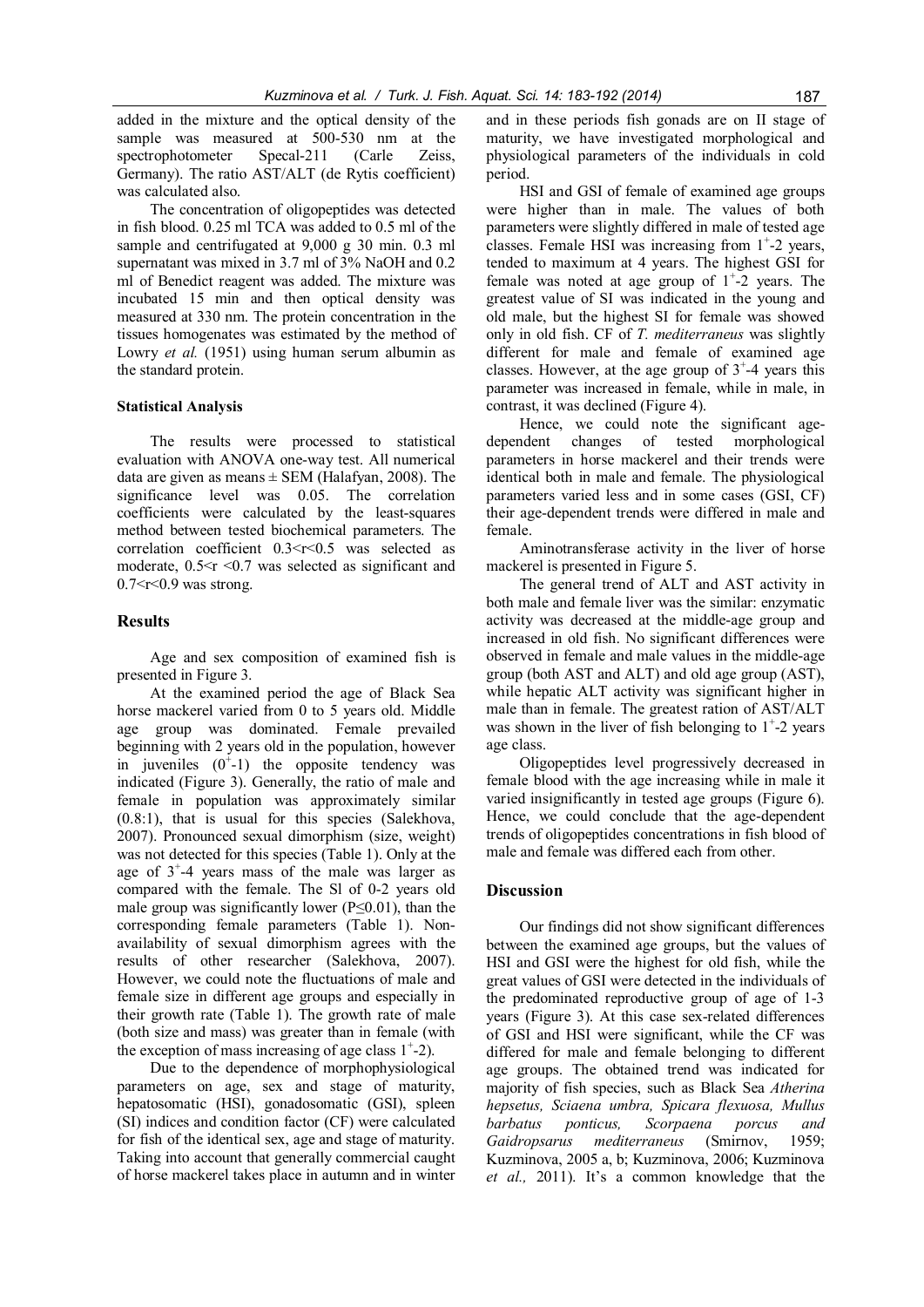

Figure 3. Age and sex composition of horse mackerel *Trachurus mediterraneus* from coastal area of Sevastopol (Black Sea, Ukraine) in 2008 - 2010.

Table 1. Size and weight of horse mackerel Trachurus mediterraneus from coastal area of Sevastopol (Black Sea, Ukraine) in 2008 - 2010

| age,              |              | female           |                  | male             |                  | <b>GR</b>          |                   |                    |                   |
|-------------------|--------------|------------------|------------------|------------------|------------------|--------------------|-------------------|--------------------|-------------------|
| years<br>old      | parameters   | SL(cm)           | TW(g)            | SL(cm)           | TW(g)            | female<br>$SL(\%)$ | male<br>$TW(\% )$ | female<br>$SL(\%)$ | male<br>$TW(\% )$ |
| $0^+ - 1$         | lim          | $7.3 - 12.0$     | $5.1 - 20.36$    | $7.0 - 12.1$     | $4.78 - 23.68$   |                    |                   |                    |                   |
|                   | $M \pm m$    | $10.03 \pm 0.15$ | $12.79 \pm 0.48$ | $9.73 \pm 0.14$  | $12.51 \pm 0.53$ |                    |                   |                    |                   |
|                   | $\mathbf n$  | 41               | 41               | 60               | 60               |                    |                   |                    |                   |
| $0 \rightarrow 1$ |              |                  |                  |                  |                  | 11.7               | 12.3              | 44.8               | 38.53             |
| $1^* - 2$         | lim          | $8.2 - 14.4$     | $7.43 - 40.72$   | $7.6 - 13.7$     | $5.74 - 37.16$   |                    |                   |                    |                   |
|                   | $M \pm m$    | $11.21 \pm 0.08$ | $18.52 \pm 0.40$ | $10.93 \pm 0.09$ | $17.33 \pm 0.48$ |                    |                   |                    |                   |
|                   | $\mathbf n$  | 184              | 184              | 144              | 144              |                    |                   |                    |                   |
| $1\rightarrow 2$  |              |                  |                  |                  |                  | 10.1               | 13.3              | 35.5               | 40.97             |
| $2^+ - 3$         | lim          | $9.9 - 14.9$     | $13.3 - 41.14$   | $8.4 - 14.7$     | $8.83 - 40.75$   |                    |                   |                    |                   |
|                   | $M \pm m$    | $12.35 \pm 0.10$ | $25.10\pm0.61$   | $12.45 \pm 0.14$ | $24.43 \pm 0.83$ |                    |                   |                    |                   |
|                   | $\mathsf{n}$ | 96               | 96               | 64               | 63               |                    |                   |                    |                   |
| $3 \rightarrow 4$ |              |                  |                  |                  |                  | 8.34               | 15.7              | 30.2               | 48.30             |
| $3^{+} - 4$       | lim          | $10 - 16$        | $13.45 - 52.49$  | $11.9 - 19.4$    | $19.02 - 46.52$  |                    |                   |                    |                   |
|                   | $M \pm m$    | $13.38 \pm 0.26$ | $32.69 \pm 1.92$ | $14.41 \pm 0.54$ | $36.23 \pm 2.12$ |                    |                   |                    |                   |
|                   | $\mathbf n$  | 21               | 21               | 13               | 13               |                    |                   |                    |                   |
| $3 \rightarrow 4$ |              |                  |                  |                  |                  | 6.35               | 13.8              | 17.2               | 59.45             |
| $4^{+} - 5$       | lim          | $13.7 - 15.4$    | $32.36 - 47.96$  |                  |                  |                    |                   |                    |                   |
|                   | $M \pm m$    | $14.23 \pm 0.22$ | $38.33 \pm 2.09$ | 16.4             | 57.77            |                    |                   |                    |                   |
|                   | n            |                  | 7                |                  |                  |                    |                   |                    |                   |

Note: Bold means significant differences between values of female and male of same age group.

growth of the fish continues during all live cycle and mass growth more pronounced than size growth (Anisimova and Lavrovsky, 1983). Possibly, in fish male the rate of growth of muscle mass is greater than in female in which the annual increasing of body mass associated with the growth of the liver and gonads.

We could propose that phenomena that the growth rate of male (both size and mass) was greater than in female (Table 1) may be caused the differences of hormonal status of the fish because female need to mobilize the energetic and constituents sources for gonad and eggs formation. It's agree with the fluctuations of the activities in the fish liver and oligopeptides concentration in the blood. However, it's well-known that femaleʹs growth rate is higher than maleʹs in the majority of fish species including Black Sea teleosts (Information materials, 2006; Kelley, 1988).

It's interesting to note that in fish belonging to age group of  $1^{\frac{1}{2}}$  years SI was increased to senescence, while in young individuals male and female the values of this index were significant

differed each from other (Figure 4). The similar trend was demonstrated in male and female of Scorpaena porcus, Spicara flexuosa and Mullus barbatus ponticus (Kuzminova, 2012b). The main function of spleen is the blood storage, old erythrocytes export and erytropoesis. The formation of this function in round goby and golden grey mullet develop during two first years of ontogenesis. In elder fish the processes are stable (Soldatov, 1992). Perhaps, the similar trends are characterized in majority of fish, which agrees with the obtained results of the dynamics of SI values in tested age groups of horse mackerel. In addition, T. mediterraneus is pelagic fast swimmer, which requires high concentration of erythrocytes, red blood cells, which elevate the oxygen consumption in the blood in early development. Hence, high values of spleen mass in the young age group (especially in female) could be the adaptation of the organism to the specific life conditions in pelagic environment.

Several authors observed age- and sexdependent fluctuations of morphological,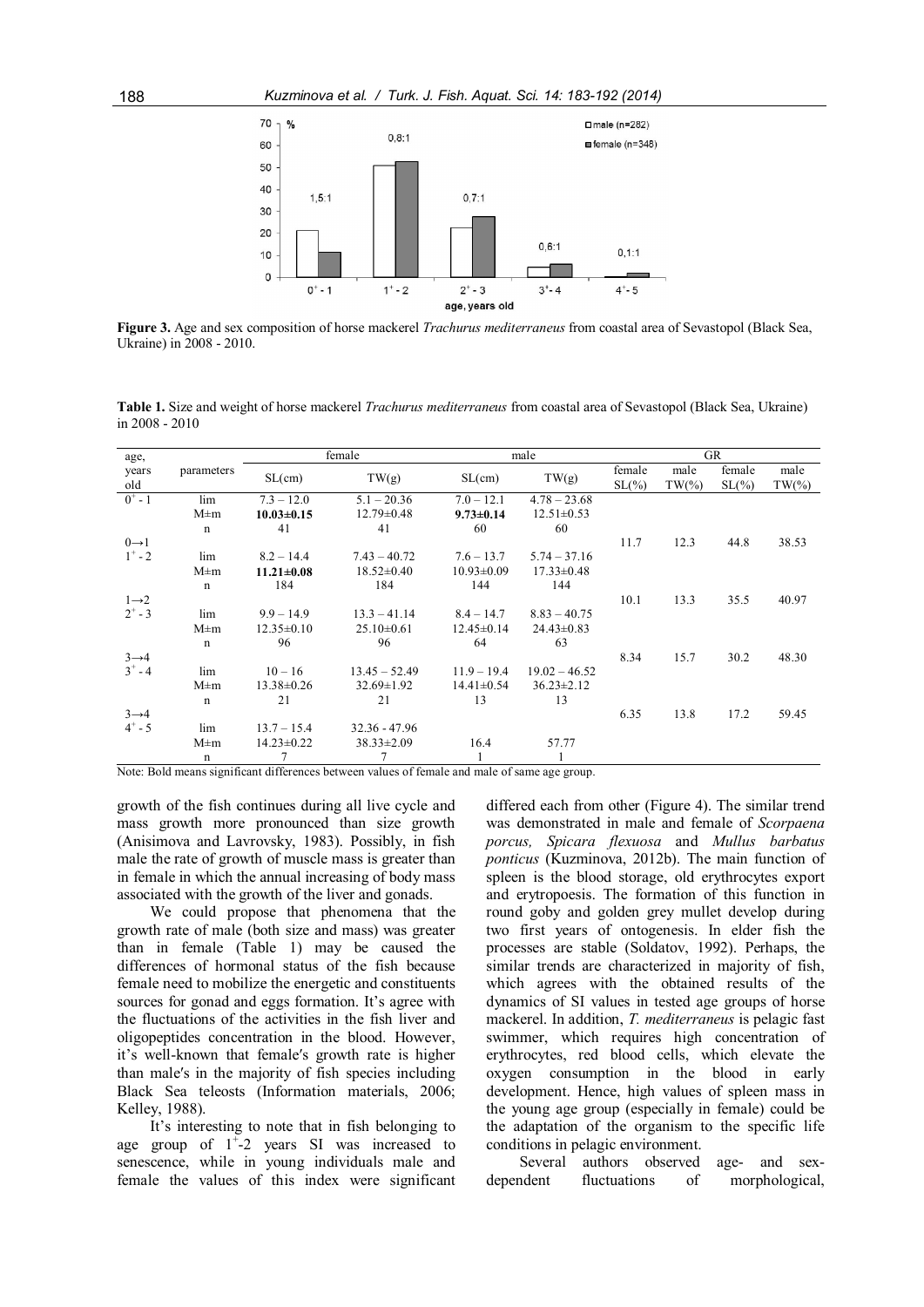

age, years old<br>Figure 4. Morphological and physiological indices of horse mackerel Trachurus mediterraneus from coastal area of Sevastopol (BlackSea, Ukraine) in 2008 – 2010.

physiological and biochemical parameters of the animals, including fish. ALT and AST are nonplasma-specific enzymes located within the cells of the liver, heart, gills, kidneys, muscles, and other organs. In our studies the changes of transaminases activity were observed in the liver of fish belonging to different age classes. In male of the age group  $0+$  -1 enzyme activity was the greatest, it was decreased in

the middle age class and then it grew in elder fish. Both in male and female the age-dependent trend of the ALT and AST activity was identical in the age groups  $1^{\text{+}}$ -2 and  $2^{\text{+}}$ -3 and the activity increased in elder individuals. We could propose that elevation of enzymatic activity with age could be associated with the induction of enzyme synthesis in the liver of elder animals. Increase of ALT and AST enzyme activity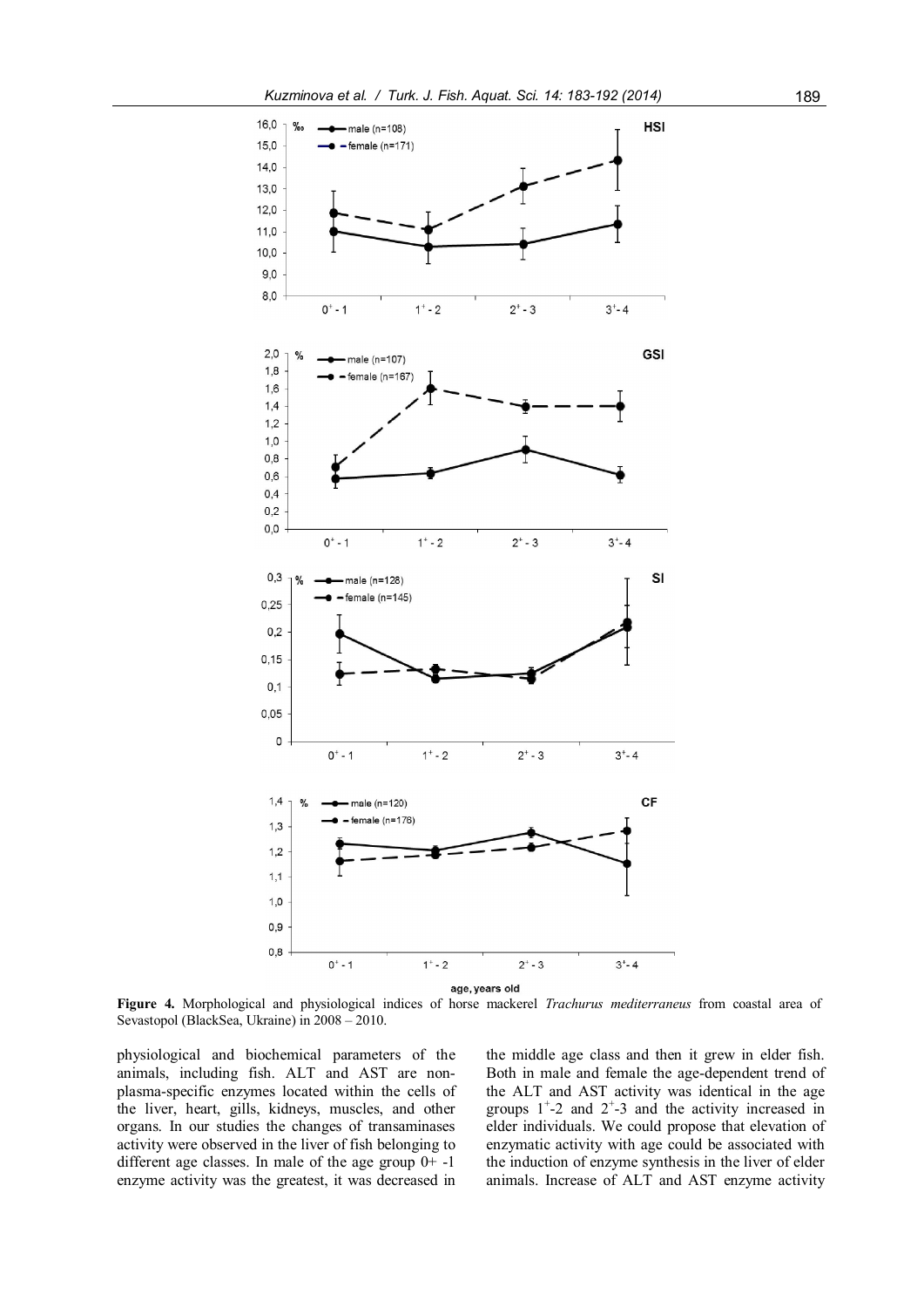

Figure 5. Age-dependent changes of aminotransferase activities in the liver of T. mediterraneus.



Figure 6. Age-dependent level of oligopeptides concentration in the blood of T. mediterraneus.

correlated with fish growth and differences in size, and may be related to changes in physiological status due to sexual maturation, feeding behavior and diet composition. Our findings agree with the results of Akrami1 et al. (2013), who documented that AST level in 7- and 8-year-old sturgeon of both sexes was significantly higher  $(P<0.05)$  than those in 4- and 6year-old individuals. The mean ALT were significantly different  $(P<0.05)$  in both sexes of 4-, 6-, and 7-year-old sturgeon. Several researchers also demonstrated the age-dependent differences of aminotransferase activity in fish, amphibian and mammals tissues (Coppo et al., 2001; Bicharova, 2011; MacQueen et al., 2011).

Priviousy, coefficient de Rytis was used for estimation of condition of Black Sea scorpionfish. It was shown that AST/ALT ratio changes depend on fish age, furthermore this changes correlate with bays contamination (Rochshina, 2010).

Accoding to Adeyemi et al. (2008), increased ALT/AST ratio may be indicator of the extent of cellular damage (Adeyemi et al., 2008). The loss of AST and ALT activity in tissues may be interpreted as a compromise of the tissues integrity (Adeyemi et al., 2009). Although ALT and AST are "marker" enzymes for the liver condition, it is believed that any alteration at the subcellular level may affect the activity of these enzymes in other tissues (Adeyemi et al., 2008).

The decrease in the ALT and AST activity in the liver suggests that some of the effects led to inhibition of ALT and AST activity. Speaking of age, individuals of different age groups have different sensitivity to the factors of environment affected the different load on the liver, as the main organ of the body detoxification.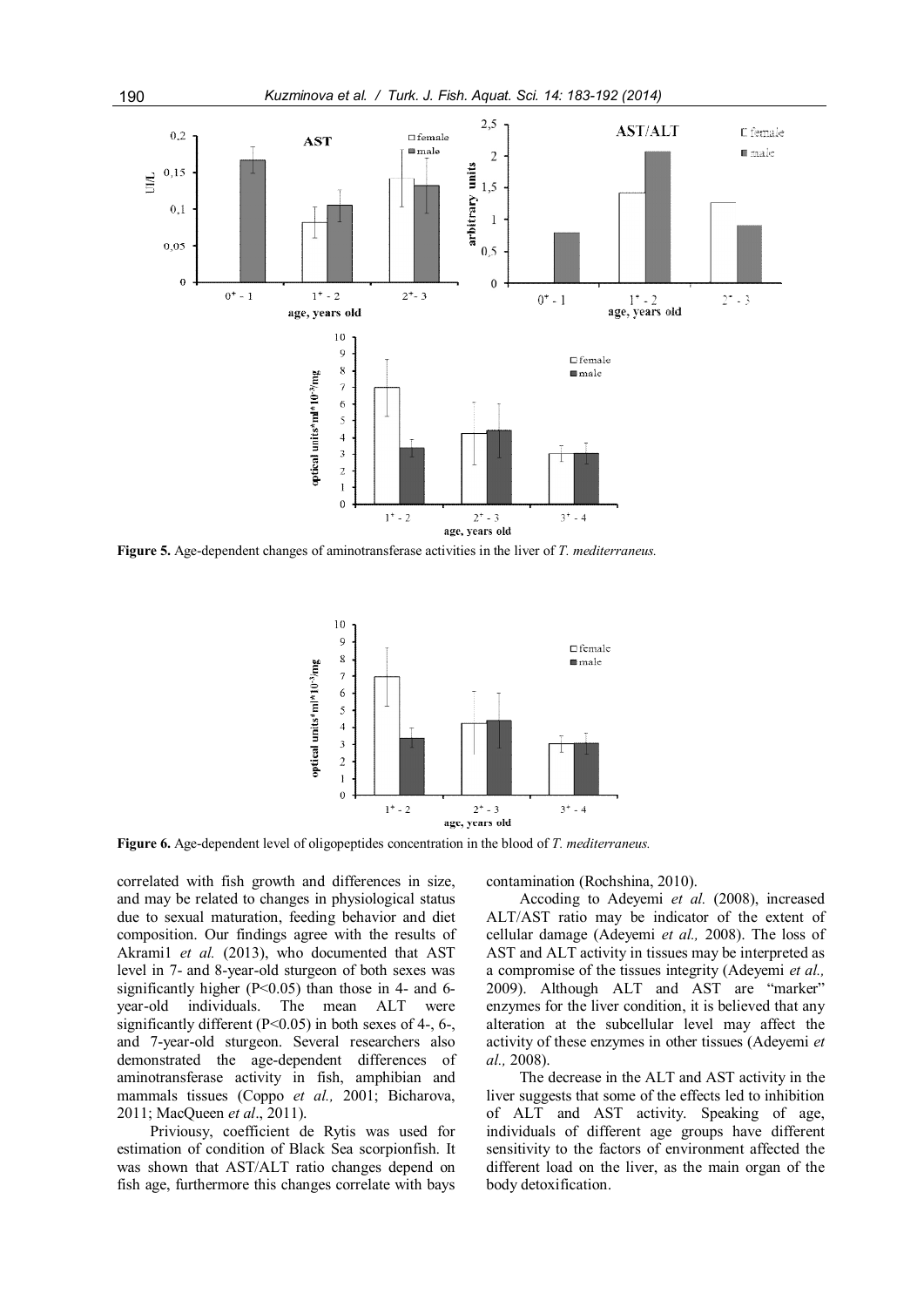In addition, the concentration of oligopeptides which are the protein peptide fragments and their modifying forms fluctuated in fish blood with age. The level of it had tendency to drop in female and were not significantly changed in male. Hence, we could propose that the oligopeptides may be intensively utilized in female for gonad formation which agrees with high GSI index as compared with male.

At the same time the differences in enzyme activities could be cause the stress and damage of cell when the organism mobilizes its energy sources, including amino acids, to manage stress and repair damage caused by xenobiotics. The decrease activities of ALT and AST indicate disturbance in the structure and integrity of cell organelles, like endoplasmic reticulum and membrane transport system in fish exposed to toxicants, it could be attributed to the high accumulation of metals in fish tissues (Abd-Algadir et al., 2011; Rajamanickam and Muthuswamy, 2008; Martinez-Porchas et al., 2011).

## **Conclusions**

Size, morphological and biochemical biomarkers variables seem to be useful indicators of the health status of fish in monitoring studies. The obtained results reflect the age-dependent fluctuations of fish life history and can be applied for development monitoring management and for perspectives of conservation ecology and biodiversity in impacted aquatic ecosystems. The analysis of biomarkers in fish blood and liver is important for the evaluation of fish abilities to protect against chemical pollution and keep their life in the pollute environments.

#### Acknowledgements

We would like to thank to the fishermen of the Institute of Biology of the Southern Seas for providing the examined fish species.

## References

- Abd-Algadir, M.I., Elkhier, M.K.S. and Idris, O.F. 2011. Changes of fish liver (Tilapia nilotica) made by herbicide (Pendimethalin). J. Applied Biosciences, 43: 2942-2946.
- Adams, S.M. 2005. Assessing cause and effect of multiple stressors on marine systems. Marine Pollution Bulletin, 51 (8–12): 649-657. doi: 10.1016/j.marpolbul.2004.11.040.
- Adeyemi, O., Oloyede, O.B. and Oladiji, A.T. 2008. Biochemical evaluation of oxidative damage induced by leachate contaminated groundwater on selected tissues of rats. Int. J. Toxicol., 4(2): 1-7.
- Adeyemi, O., Ajayi, J.O., Olajuyin, A.M., Oloyede, O.B., Oladiji, A.T., Oluba, O.M., Adeyemi, O., Ololade, I.A. and Adebayo, E.A. 2009. Toxicological evaluation of the effect of water contaminated with lead, phenol and benzene on liver, kidney and colon

of albino rats. J. Food. Chem. Toxicol., 47: 885-887. doi: 10.1016/j.fct.2009.01.023.

- Akrami, R., Gharaei, A. and Karami, R. 2013. Age and sex specific variation in hematological and serum biochemical parameters of Beluga (Huso huso Linnaeus, 1758). International Journal of Aquatic Biology, 1(3): 132-137.
- Anisimova, I.M. and Lavrovsky, V.V. 1983. Ichthyology: Educational Supply for Agricultural Universities. Visshaya Shkola, Moskow, 255 pp.
- Bicharova, O.N. 2011. Serum aminotransferases activity in Cypriniidae. Natural Sciences, 1(34): 96–100.
- Boltachev, A.R. and Karpova, E.P. 2012. The species composition of icthyofauna of the coastal area of Sevastopol. Marine Ecol. Journal, 2(11): 10−27.
- Coppo, J.A., Mussart, N.B. and Fioranelli, S.A. 2001-2002. Physiological variation of enzymatic activities in blood of bull frog, Rana catesbeianna (Shaw, 1802). Rev. Vet., 12/13 (1-2): 22-27.
- Eremeev, V.N., Mironov, O.G., Alemov, S.V., Burdiyan, N.V., Shadrina, T.V., Tikhonova, E.A., Volkov, N.G. and Istomina, M.I. 2008. Preliminary results of the assessment of oil pollution of the Kerch strait after the ships accident in 11 of November of 2007. Marine Ecol. Journal, 3(7): 15−24.
- Goksoyr, A., Beyer, J., Egaas, E., Grosvik, B.E., Hylland, K., Sandvik, M. and Skaare, J.U. 1996. Biomarker responses in flounder (Platichthys flesus) and their use in pollution monitoring. Mar. Pollut. Bull., 33(1-7): 36-45. doi: 10.1016/S0025-326X(96)00131-2.
- Grune, T. 2000. Oxidative stress, aging and the proteasomal system. Biogerontology, 1: 31-40.
- Halafyan, A.A., 2008. STATISTICA 6.Data statistic processing.Chapter 8. Analysis of Variance. Binom, Moscow: 133–152.
- Karyakina, E.V. and Belova, S.V. 2004. Short sequence peptides as an integral indicator of metabolic disorders (Review). Clin.Lab.Diag., 3: 3-8.
- Kelley, D.F. 1988. Age determination in bass and assessment of growth and year-class strength. J. Mar.Biol. Ass. UK, 68: 179 – 214.
- Kopitov, Y.P., Minkina, N.I., Samyshev, E.Z. 2010. The level of contamination of water and sediments of Sevastopol Bay (the Black Sea). In: Control systems of environment: Scientific works.. National Academy of Sciences of Ukraine, Marine Hydrophysical Institute, Sevastopol, 199−208 pp.
- Kuftarkova, E.A. 2006. Evaluation of hydrochemical conditions in the area of functioning of experimental aqua farming. In: Abstract of reports of Intern. conf. dedicated 135th anniversary of the IBSS «Problems of Biological Oceanography of the XXI century». Sevastopol, 99 pp.
- Kuzminova, N.S. 2005a. Influence of the size, sex and stage of gonad on hepatosomatic index of Black Sea whiting (Merlangus merlangus euxinus). Biodiversity and Zoocenosis role in the natural and anthropogenic ecosystems: Proc. of the III Internat. Scientific. Conf. (4-6 October, Dnepropetrovsk). Publishing House of the DNU, Dnepropetrovsk: 80-82.
- Kuzminova, N.S. 2005b. The dependence of the hepatosomatic index of high body pickerel on the physiological state of the fish and habitat conditions. Control systems of environment. Tools and Monitoring: Scientific Works. Sevastopol: 302-304.
- Kuzminova, N.S. 2006. Evaluation of toxic effect of